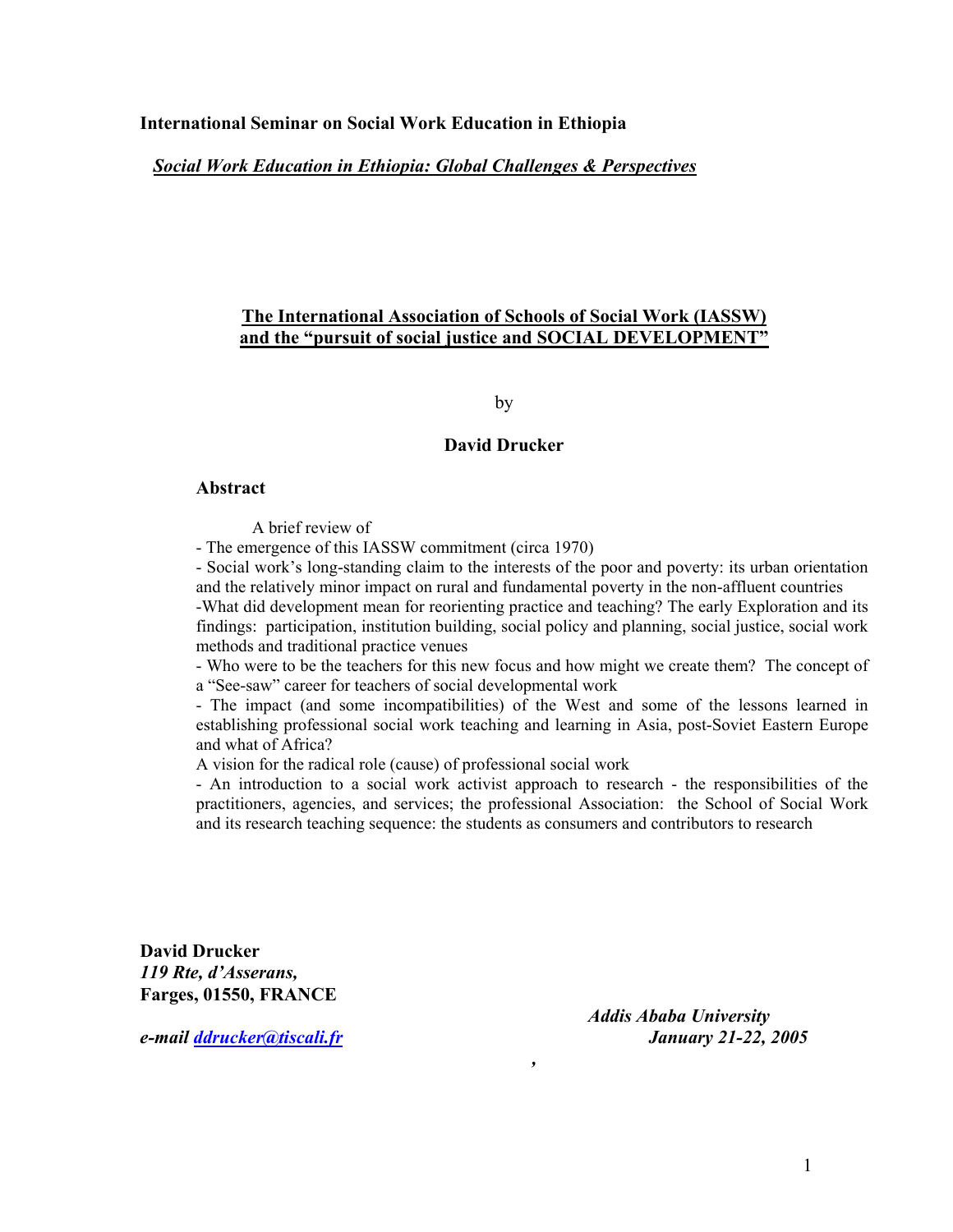#### **Social work, cause and function, and the transfer of skills and knowledge across cultures**

Here in Addis, at the establishment of a Master's Degree in Social Work there is a renewed opportunity for clarification of social work's **mission** which will have profound **implications** for how you proceed. In addition it could possibly provide guidance and a model for the profession of social work everywhere, which is clearly in serious difficulties.

The implications encompass:

- What is taught and especially how it is taught;

- The resolving of the incompatibilities between the culture of social work and the culture of academia which must aim at creative communication and an agenda in seeking knowledge for both;

- The relationship between practice in the field and the relevance of a vast and growing range of theory;

- The career patterns and possibilities of social workers and especially the teachers of social work.

These challenges and difficulties have been seen written large wherever social work concepts and experience from the West have been transferred to very contrasting conditions, societies and cultures elsewhere. Such situations I have experienced myself, particularly in Asia and more recently in post-Soviet Eastern Europe. Such challenges will certainly emerge as you begin along a similar path.

This paper here in Africa aims to re-introduce a fundamental and long on–going social work debate. The debate relates to the proper emphasis to be given as to whether the profession is to be primarily a **function** serving social casualties or perceives these functions as a very special base from which it has a unique contribution to make as a **cause** for bringing about farreaching social development.

A cause in its simplest form is frequently stated by students in giving their reason for coming in to social work as wanting to **"change the world".** This is touchingly innocent and naïve but their hearts are in the right place and certainly there is much in our world that needs to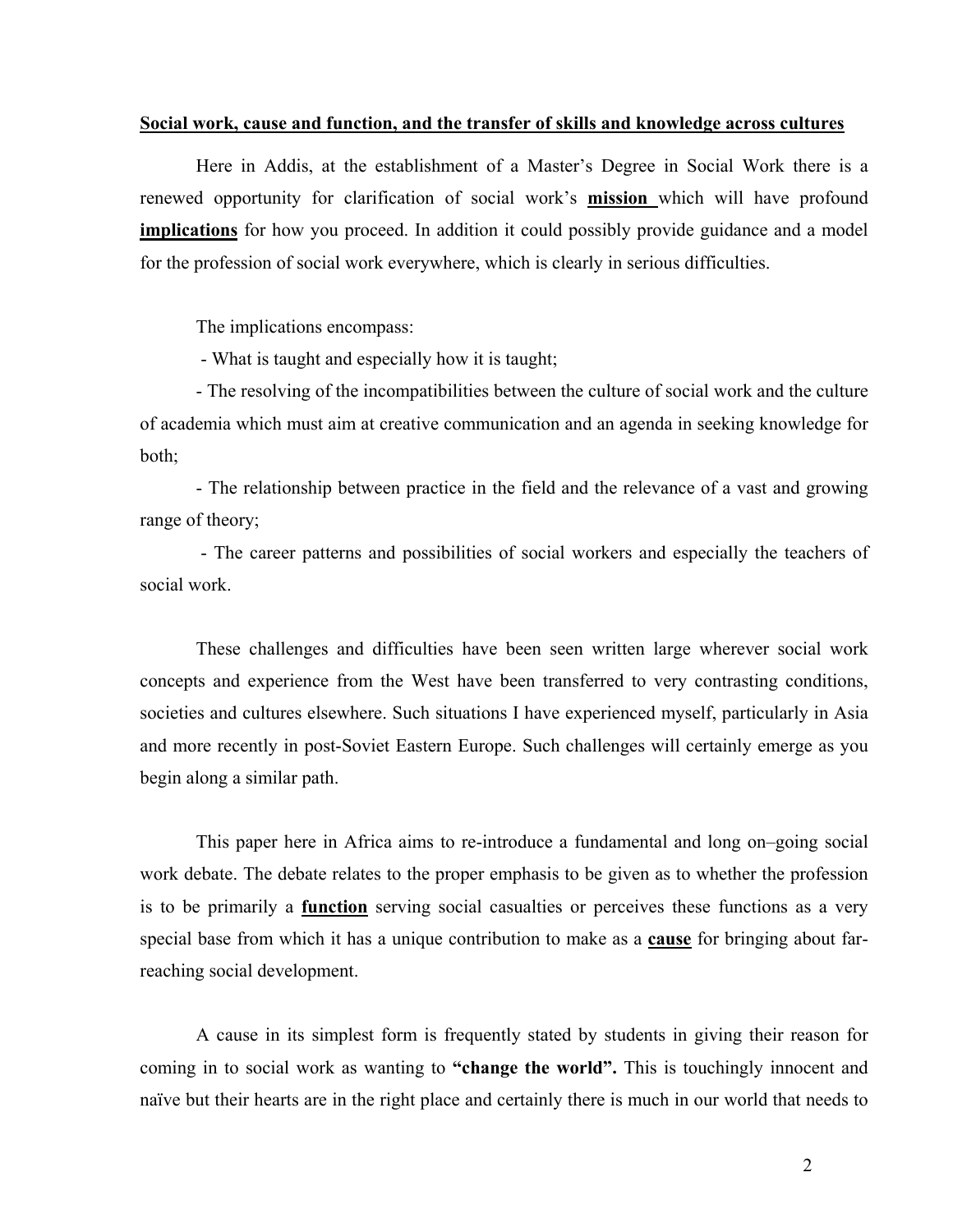<span id="page-2-2"></span>be changed. We also certainly as social workers and educators need to share with them the knowledge and develop their skills so that they can join our profession in searching for what and how to bring about change. $<sup>1</sup>$  $<sup>1</sup>$  $<sup>1</sup>$ </sup>

At the other end of the scale were the cogently declared causes of **Sylvia Pankhurst**, a heroic and admired personage here in Ethiopia<sup>[2](#page-2-1)</sup> It was she who early became a vigorous opponent of Mussolini's Fascist Italy and strove to bring to the world's attention the horrors visited upon Abyssinia. (That the world was concerned elsewhere, hardly knew where Abyssinia was, and failed to take action against aggression led to the dissolution of the League of Nations, which along with the civil war in Spain set the stage for World War 2). Some 20 years earlier, when in the British suffragette movement, her cause was that of women and their right to vote she stated that cause in a wider context. In a few lines from 80 years ago we can easily interpret her words in terms of today: "participation of the people", "social justice", "institution building" and in despising the spin doctors who create "catch phrases and buzz words" to replace the need for action. Sylvia Pankhurst declared:

*"I wanted to rouse these women of the submerged masses to be, not merely the argument for more fortunate people, but to be fighters on their own account despising mere platitudes and catch cries, revolting against the hideous conditions about them, and demanding for themselves and their families a full share of the benefits of civilization and progress"[3](#page-2-2) .*

<span id="page-2-0"></span><sup>&</sup>lt;sup>1</sup> This morning Lena Dominelli, the retiring president of the International Association of Schools of Social Work (IASSW) mentioned a lost cause in her presentation regarding social workers becoming functionaries as "**technocrats"** and **"brokers"** in a developing money managementoriented British social welfare system. She argued that there needed to be a restoration of the original state universalistic system of welfare provision. However, to fight for such a cause social workers must have an appropriately committed organisation. So too they would need to mobilize, or join, a constituency of support. Are they likely to find it from those of the public who may have recognized the value of social workers?

<span id="page-2-1"></span><sup>&</sup>lt;sup>2</sup> Sylvia Pankhurst was to be instrumental in setting up the Social Service Society in Ethiopia. Her son Richard Pankhurst helped to establish the Ethiopian Studies Institute (in which we are meeting today at this conference) and her grandson Alula Pankhurst teaches here at the Addis Ababa University

<sup>3</sup> E. Syvia Pankhurst, The **Suffragette** Movement: An Intimate Account of Persons and Ideals , Longmans **... Suffragette** & **Class Fighter** by **Jen Pickard** (1982) **...** The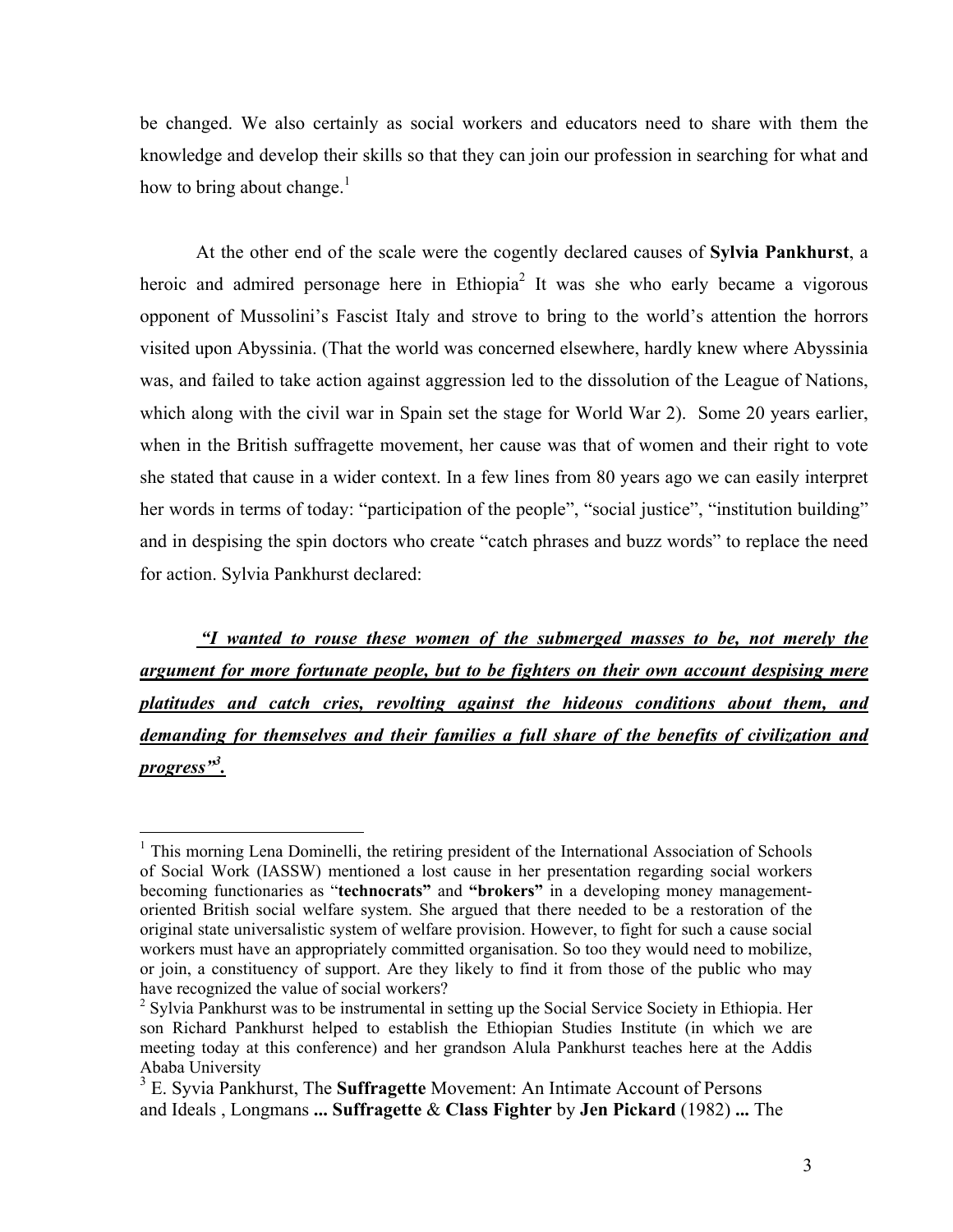However, IASSW itself does have a cause and its mission can be found on its present web site home page:

**"Members of IASSW are united in their obligation to the continued pursuit of social justice and social development. In carrying out its mission, IASSW fosters cooperation, collegiality and interdependence among its members and with othes"<sup>4</sup> [.](#page-3-0)**

#### **Social work as a profession, practice seeks theory**

Just over a hundred years ago the workers in charitable organisations, mainly serving the "deserving" poor in the growing industrializing cities of Europe and North America, thought that the universities might offer knowledge and theoretical structure, the better to come to grips with the many and chaotic problems they encountered in their daily practice.

It was expected, and correctly, that there was much to learn from a range of other disciplines engaged in the study of, and active in, human affairs, that could be utilised by social workers. Social work would become distinguished by its multifaceted nature of combining and adapting borrowed and contributed knowledge. It would properly seek and take from wherever it might, to clarify and confirm experience, in order to inform its activities and develop skills in identifying, prioritising and attending to what ails people and the societies in which they live. Indeed it is these people-oriented activities and action related to social causes that constitute the fundamental culture of social work.

We know very little of what use was made back then of the experience these pioneer social workers brought to the universities and to the teaching. We do know the profession became open to students coming straight up through the existing educational system. Entrance to social work university teaching demanded no prior experience in social work. Ominously for

<span id="page-3-0"></span>Papers of Sylvia Pankhurst at University of Toronto www.homemadejam.org/mix/**suffragette**-pankhurst.html - **<sup>4</sup> IASSW Mission statement**. Web site Home page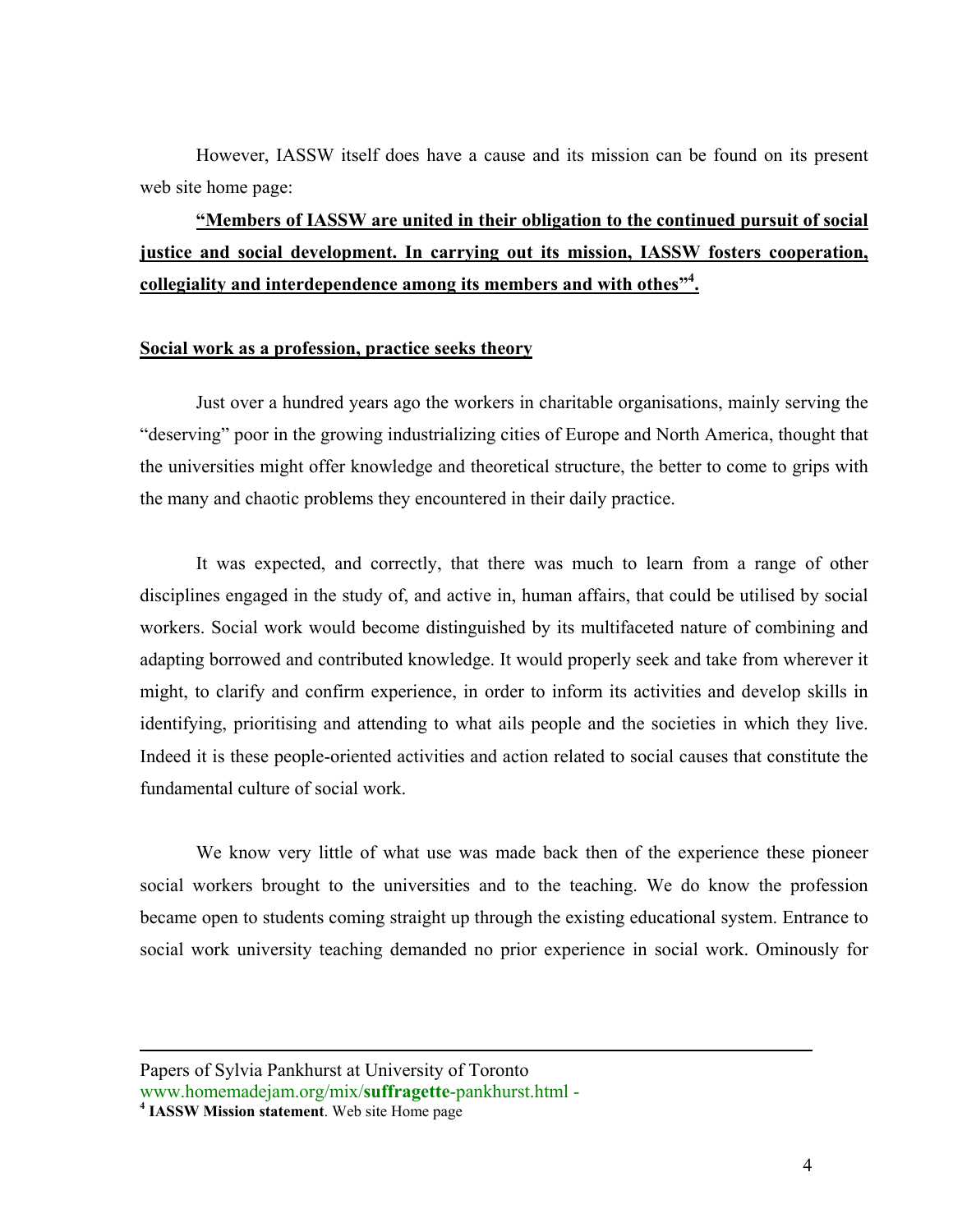practice, early on fieldwork disappeared for many years from the curriculum of the university programmes. (This was the case whether in Chicago or London.<sup>[5](#page-4-0)</sup>).

# **Diversity of cultures**

1

Increasingly social work seemed (and still continues to be) content to adopt and become an integral part of the culture of universities, its politics, and to earn academic degrees in order to take on the mantle of intellectual respectability in the process of becoming a 'profession'. <sup>6</sup> To my mind the price has been high and led to long-term confusion. It has required an increasing disassociation from the culture of social work, from social service, social conditions and social change, that is far from the perceptions of traditional and privileged Western universities. This diversity of cultures has opened up many problems if, as I certainly do, conceive of social work as a profession whose preparatory and formulating learning and education must derive fundamentally from a problem-solving, practice-based, and value-laden foundation.<sup>[7](#page-4-2)</sup>

<span id="page-4-0"></span><sup>&</sup>lt;sup>5</sup> It might be noted that for historical, economic, geographic, philosophical and political reasons the United States firmly located social work within the voluntary sector of its society, while the UK and others began to create the concept of the Welfare State. The USA eagerly adopted individualistic philosophies and theoretical concepts, while the UK strove for politically universalistic services. This resulted in mainly quite different social worker perceptions of their roles in function and cause.

The American experience had been of a whole continent of untapped natural resources and a relatively small and determined population of mainly immigrants and refugees vigorously committed to achieving material well-being. Self-reliance was a necessity. The emergence of a strong culture of individualism welcomed individualistic psychological theory. Social work enthusiastically chose a within-the-individual's-skin medical 'treatment' model for those who were in trouble and needed to "adjust".

However, the developing world does not have this kind of history, nor does it have a cultural tradition of highly prized individualism. Absent too have been the"New World" advantages in resources and technology. Unlike the first industrialising nations, the emerging nations today find that they have to compete with the firmly entrenched and dominant financial and technologically advanced economies.

<span id="page-4-1"></span><sup>6&</sup>quot;In the main, entrance to universities took place at a time when world-wide those elitist and conservative institutions derived their prestige from the laboratory-based myopic ("pure") static science of the nineteenth century or from the more romantically-inclined abstractions of the humanities formulated in the comfort of learned literary discourse in ivory towers far from the misery and chaos of everyday life. Social work, if it had been less concerned with its status and acceptability and more with the workings of society and social injustice, might even have contributed dynamic concepts well before the fixed state of the physical sciences gave way to the flux, uncertainties and living with the unknown, of atomic and biogenetic research."**Drucker, D. (1993):'The Social Work Profession in Asia: Look Homeward 1969- 1993** *The Indian Journal of Social Work. LIV (4)* Bombay India Tata Institute of Social **Sciences** 

<span id="page-4-2"></span> $7$  Of which my colleague Harriet Meek will no doubt have something to say.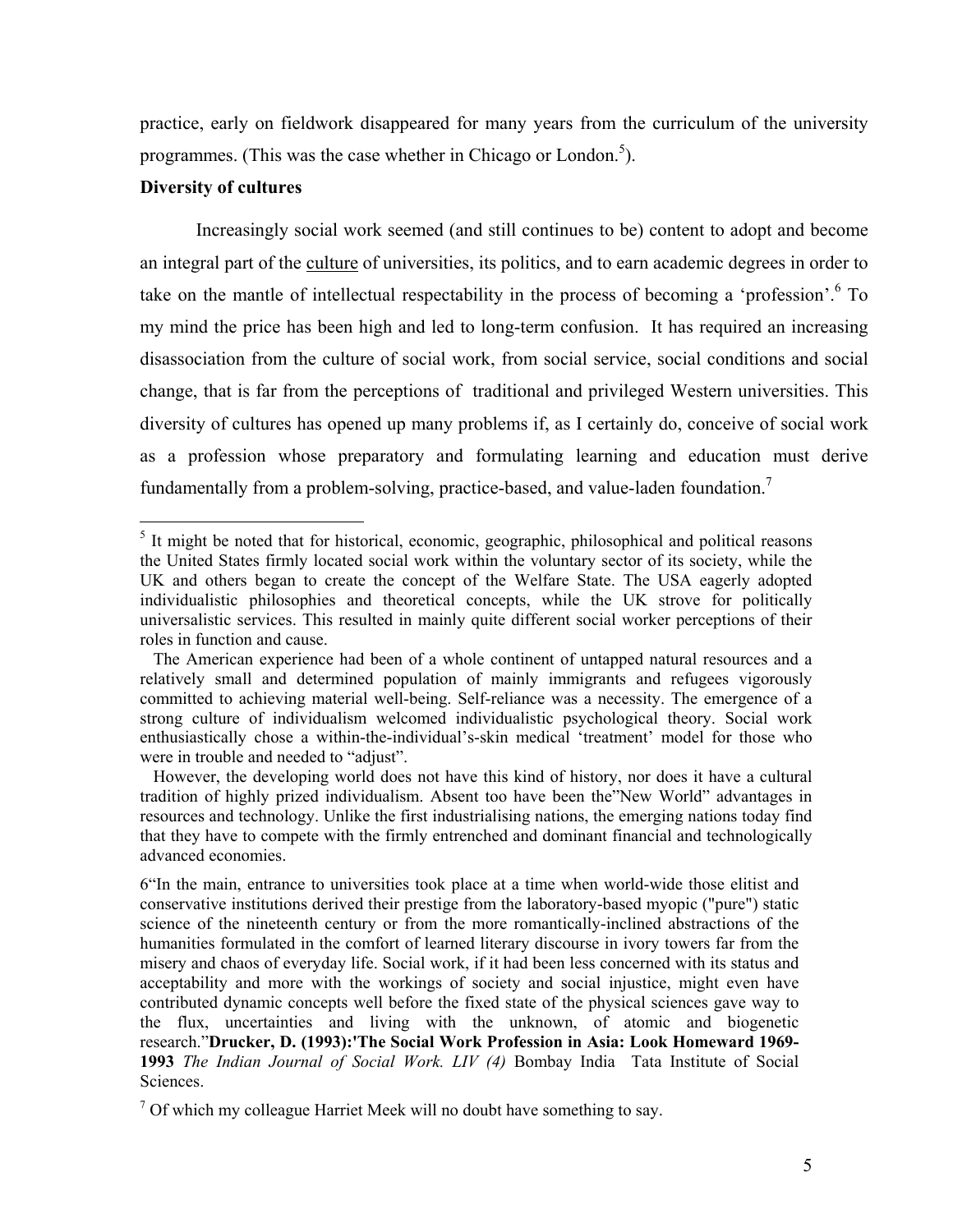Some 30 years passed before it was possible to insert in the social work curriculum of universities a required period of field placement and learning to attain academic qualification. Now, field practice, as the foundation for learning and developing social work skills, is constantly cited optimistically in the modern literature as the venue for the application of theoretical concepts and their relation to stark non-academic reality in the outside world. Nevertheless, even today, fieldwork is low on the universities' priorities. Practice is rarely, if demonstrably anywhere, properly financed, sufficiently staffed, awarded an appropriate number of credits, or systematically researched. **Nor can practice be seen to adequately influence and effectively determine selection of what should be taught from the available and growing very wide-range and diffuse branches of knowledge and academic learning.** 

# **Social work: Internationalisation and the poor**

It was at the point of this late entry of fieldwork to academic curricula some 75 years ago, in 1928, that the International Association of Schools of Social Work (IASSW) was formed. However, for the next 30 years or so **International** was very much American and European. It was not until the early 1960s that Western-educated social workers emerged to help create social work schools in the developing and newly independent countries. The graduates of these schools in the main set up western style agencies and predominately functioned in urban centers although declaring, as social work always has, that the poor were very much their concern.

In 1966, in response to the need for indigenous teaching materials, the IASSW and the United Nations (who have been major sponsors of social work conferences) brought together Asian social work educators and fieldwork supervisors. Invited to bring the case material they were currently using, no one brought even a single item to acknowledge the existence or condition of the poor. The conference report concluded:

*"Poverty as an observed cultural phenomenon in most Asian countries is striking because of its pervasive presence in the life of countless people who exist on the brink of starvation. Yet the handling of poverty in professional social work as an observed and cultural phenomenon in Asian case records is more striking in its absence. The question might be raised in what way do professional social workers in Asia come in contact with such poverty,*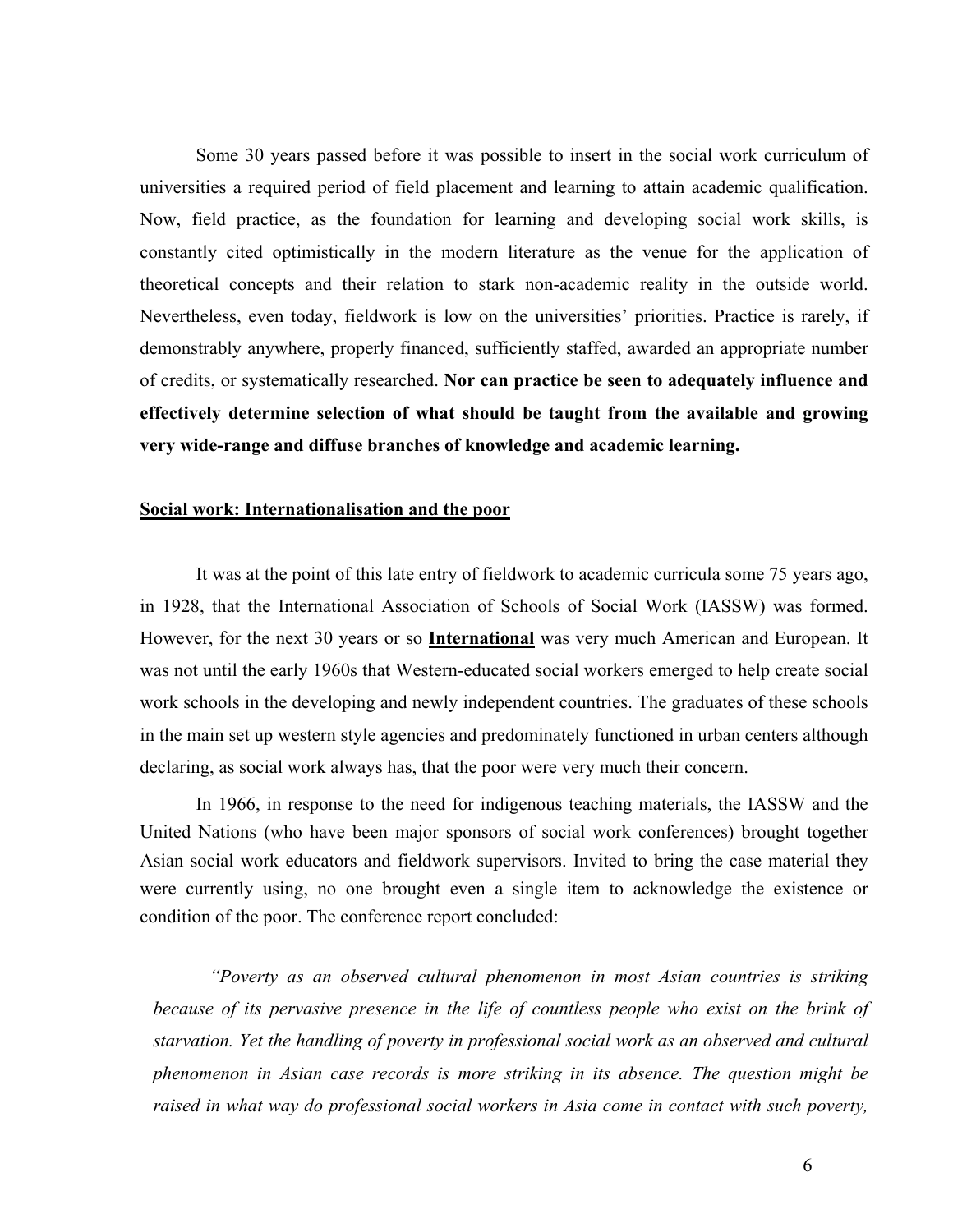<span id="page-6-5"></span>*how does this poverty actually affect the role of the client, as well as the role of the profession itself, not only in its objectives but also in its methods?"* <sup>8</sup> 

# **The emergence of "Social Development" and the affirmation of a social work cause**

Two years on, in 1968, social work educators, administrators and planners meeting in Bangkok reported:

*"..that professional social work and social work education were still (sic) not sufficiently attuned to developmental needs and problems as currently defined in the plans of the countries in the ECAFE region, and that greater efforts should be made to improve that situation"* [9](#page-6-1)

Later that same year, at the International Conference of Ministers Responsible for Social Welfare at the United Nations in New York, 89 countries endorsed the recommendation that priority be assigned:

"..*particularly in developing countries, to the developmental tasks of social welfare and therefore, to orienting social welfare training toward preparation for such tasks."[10](#page-6-2)*

By 1970 the Asian Ministers meeting in Manila extended this concept more specifically:

# *"Curricula on social work training should be geared to social development goals and constantly examined, reviewed and evaluated in the light of the countries' changing needs."[11](#page-6-3)*

In Manila, on the same occasion in 1970, there were (for the first time outside of America and Europe<sup>12</sup>) fellow conferences of the IASSW; the International Federation of Social Workers (IFSW); and the International Congress of Social Workers (ICSW). The in-thing there was to exult at the prospect of social work operating effectively "in the corridors of power"<sup>13</sup> as the

1

<span id="page-6-0"></span><sup>8</sup> **UN ECAFE (1966)** *Asian Records for Teaching Social Work. Part Two.*.ix Bangkok: (Report of the Regional Centre for Social Work Education and Field Work Supervision).

<span id="page-6-1"></span><sup>9</sup> United Nations, (1968) Report of the Seminar on the Relationship of Social Work Education to Developmental Needs and Problems in the ECAFE Region. Bangkok

<span id="page-6-2"></span><sup>10</sup> **United Nations, 1968a***) Proceedings of the International Conference of Ministers Responsible for Social Welfare.* New York

<span id="page-6-3"></span><sup>&</sup>lt;sup>11</sup> United Nations (1970) Recommendations of the First Asian Conference of Ministers **Responsible for Social Welfare**. Manila.

<span id="page-6-4"></span><sup>&</sup>lt;sup>12</sup> Africa was to wait until 1974 when the conferences were held in Nairobi.

<sup>13</sup> *Corridors of Power* **(House of Stratus. Pub) (1964).**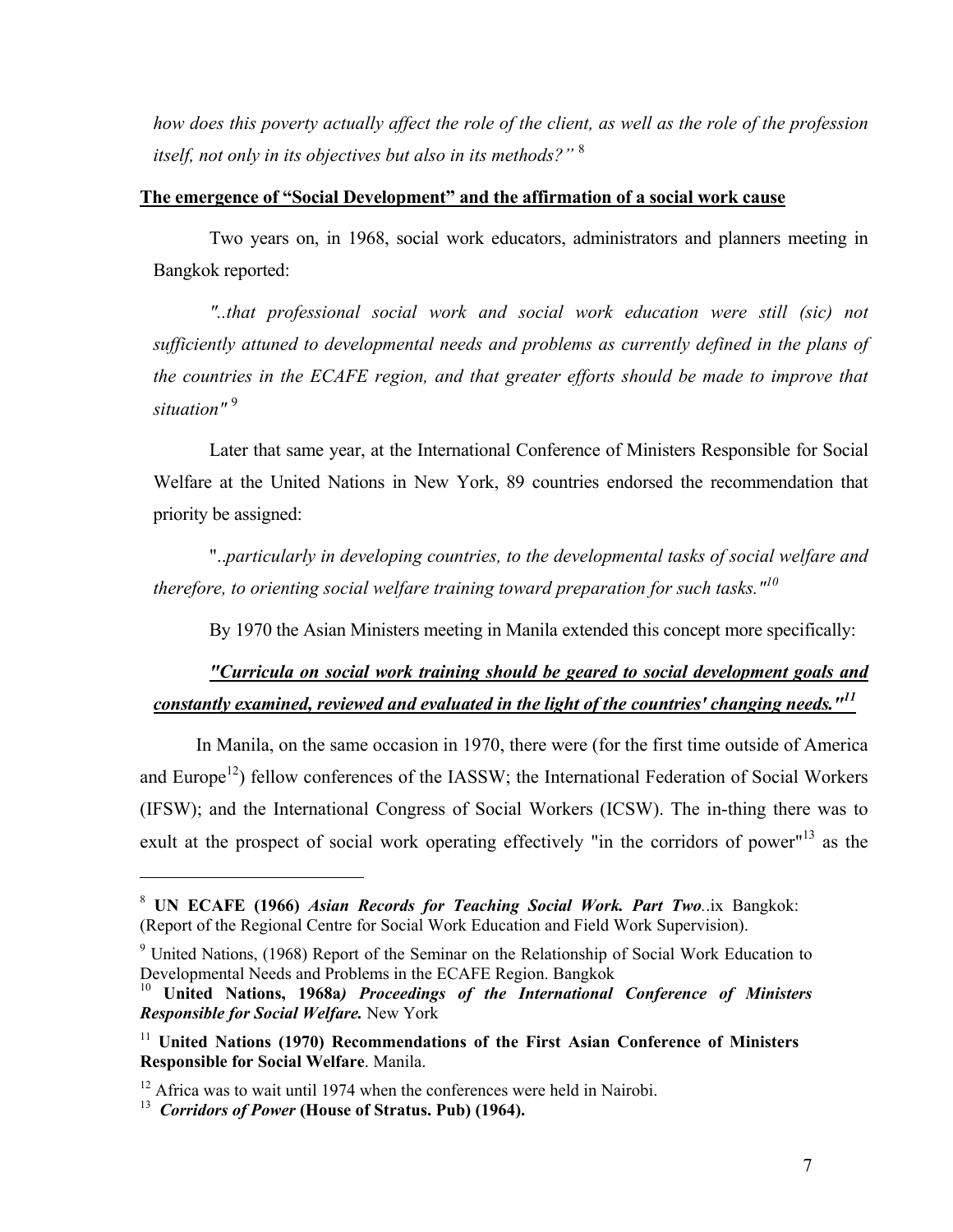"challenge of the seventies". By 1970, then, at least social work had authoritatively had its attention drawn not only to the nature of the Asian situation, but to the necessary widening of social work priorities and direction everywhere. The foundation of social work was proclaimed as **"Social Development".** Social Development would not be just the cherry on the top of economic development.<sup>14</sup> It had to become a major goal of economic development, probably the prerequisite for the creation of resources and wealth, and certainly for ensuring social justice in distribution.

 It was at this time that IASSW adopted this stance as the major goal of its mission. Social work had seemed to declare itself emphatically once more as having a **CAUSE** (the cause of contributing to a just social order). This would clearly require its involvement in areas of practice well beyond the existing activities in which the profession had been engaged.

# **Social work as development**

However, it became only too apparent that, for social work, there was no clear definition of Social Development to guide teachers and practitioners. Most had little direct experience in working in situations with a recognised social policy macro perspective. Quite what did this development perspective demand?

A six-plus country study, 'Exploration'[15](#page-7-1) (Thailand, S. Korea, Hong Kong, Pakistan, the Philippines and Burma) sought guidance by taking the repeatedly pronounced key catch phrases to see what they actually represented to the social work educators and professionals in terms of roles to be taught and undertaken. These were distilled as:

# *(1) Social policies and planning in development*

*(2) Ensuring social justice (with particular reference to more equitable distribution of national wealth)*

was the title of a celebrated novel by C. P. Snow

<span id="page-7-0"></span> $14$  Economic theory at the time saw development as following along the lines of the experience of western industrialising countries. The poor would apparently benefit through the economic laws of the current "trickle-down" of wealth theory.

<span id="page-7-1"></span><sup>15</sup>**Drucker, David (1972) A***n Exploration of the Curricula of Social Work in some Countries of Asia, with Special Reference to the Relevance of Social Work Education to Social Development Goals.* **Bangkok: UN ECAFE/UNICEF.**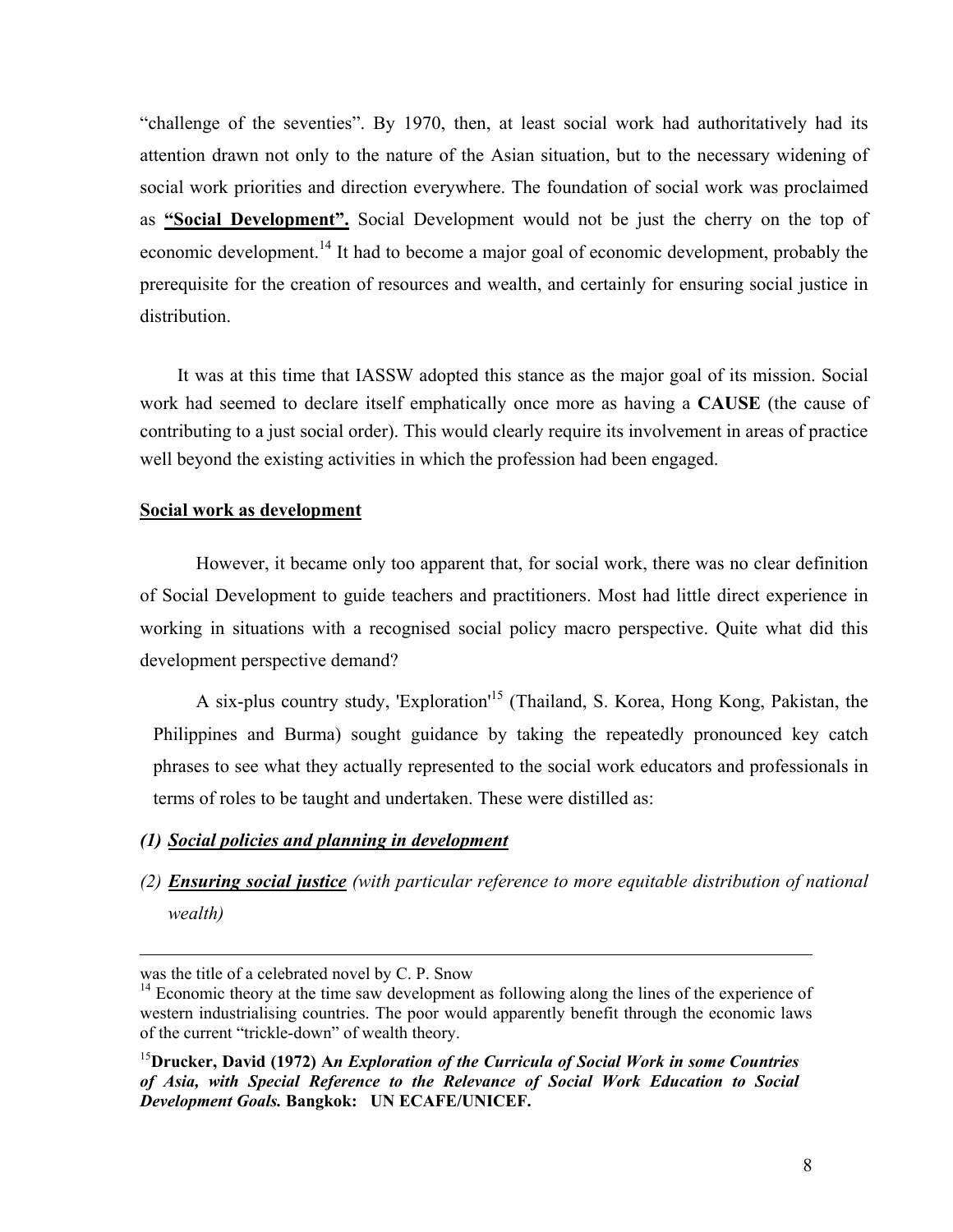*(3) The essential need for participation by the people in policy formulation, planning and implementation* 

*(4) Improving the social and cultural infrastructure by institution building*

Where to place traditional social work methods in this developmental framework was approached as follows:

## *(5) Social work helping methods*

*The situations dealt with by social workers very often illustrate the malfunctioning of our societies and the gaps and inconsistencies in our policies and programmes. The social worker role then is to be alert and sensitive to this and to systematically report these matters and so to be contributing decisively to policy and planning in the normal course of their "helping" activities. It is this specific role of identifying such matters and reporting appropriately to policy makers and planners that we are asking about here[.16](#page-8-0)*

It was concluded that:

1

*"The fact of the matter seems to be that the current machinery linking schools, supervisors, agencies, professional associations, policy makers, planners, etc, is not adequate to the task of producing personnel for the important developmental roles which are currently being canvassed. This lack of coherent (sic institutional) machinery constitutes the major problem confronting the schools and the profession["17.](#page-8-1)*

In the course of the 'Exploration' study and the 1972 regional workshop that followed, the Asian educators and professionals emphatically endorsed the importance and definitions of these roles as fundamental to developmental social work.

<span id="page-8-1"></span>*"Know that many personal troubles… must be understood in terms of public issues …and in terms of the problems of history-making. Know that the human meaning of public issues must be revealed by relating them to personal troubles - and to the problems of the individual life."*  **Shankar Pathak Social Welfare :An Evolutionary and Development Perspective. Macmillan India (1981**) was later to point out that this role, so defined from the current practices of social work, was in fact a version of the first - an essential development role in policy and planning.<br><sup>17</sup> Ibid

<span id="page-8-0"></span><sup>16</sup> Very much in line, since discovered with **C. Wright Mills (1959), in** *The Sociological Imagination:*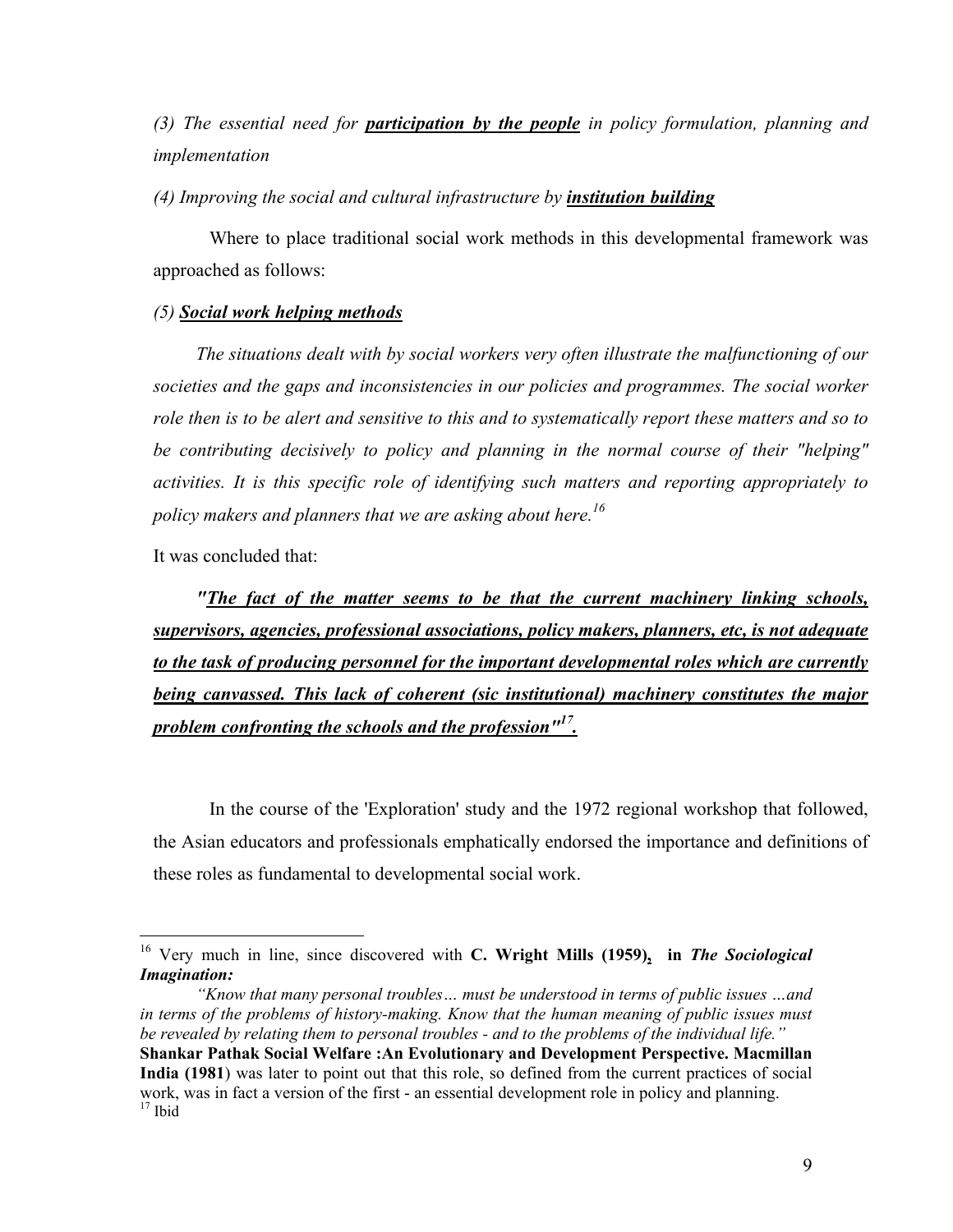Nevertheless, on scrutiny it was not found possible at that time to identify coherently what was actually taught and what might be the nature of an overall curriculum to impart these roles.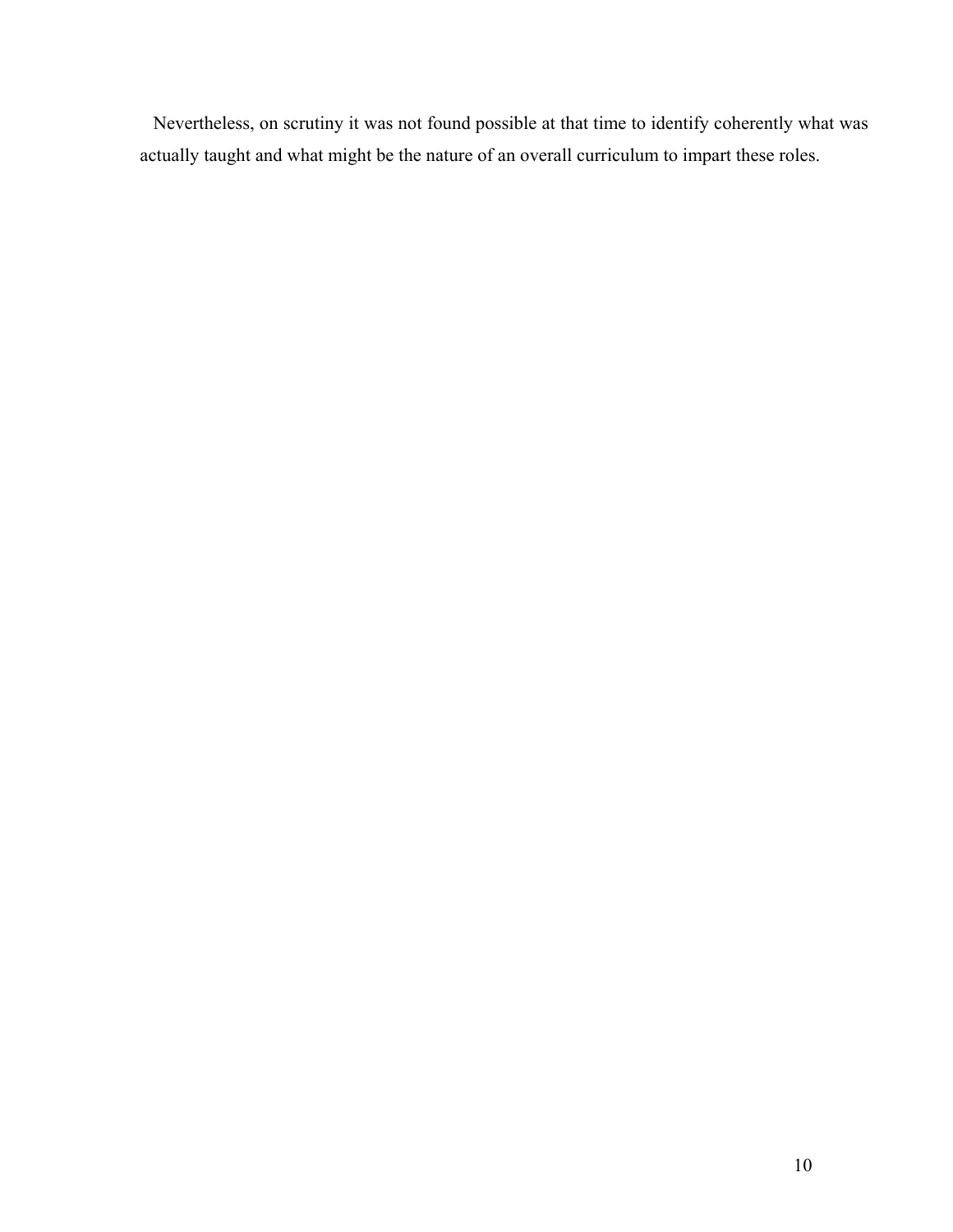#### **"Curriculum" and "Curse"**

In the course of Explorations I discovered as a revelation that the words "curriculum" and "curse" have the same generic Latin base!

 *"The word "curse" derives from the Latin cursus, 'a running' - especially circular running as in a chariot race - and is short for cursus contra solem. Thus Margaret Balfour, accused as a witch in sixteenth-century Scotland, was charged with dancing widdershins nine times around men's houses, stark naked; and my friend A.K. Smith (late of the Indian Civil Service) once accidentally saw a naked Indian witch do the very same thing in Southern India as a ceremony of cursing."* 

#### Robert Graves The White Goddess Faber and Faber, p. 443

Widdershins: In a direction opposite to the usual; contrary to the direction of the sun; considered as unlucky or causing disaster.

Curse: an utterance consigning a person or thing to evil; a thing which blights or blasts.

Curriculum: a course of study derived from the Latin source of the word "currere" - to run, as in the running of a course in a chariot race. Roman chariot races were murderously run nine times around the stadium anti-clockwise (against the nature of things, backwards). This image appealed to me as analogous to how I was witnessing the social work profession being taught theory/practice, especially in Asia.

#### **I understood immediately that what we were doing was teaching everything**

**the wrong way round,** the idea that much of social work in academia was taught backwards (and at least maybe nine times) against the nature of how and what social workers need to learn, putting a blight and a curse on the students. Teaching them theory which had no recognisable application, and if reality didn't fit in the theory, then it was of no significance or reality didn't exist. Most of our theory, however useful it might be, is culturally permeated and limited, and we do not have much in the way of universalities in human behaviour. Yet this was what we were then imposing on students**. I could see that they had to start out there in reality and draw theory from their experience of reality and not the other way round**.

It became clear that if social work education were to move firmly into the field of development and take up the challenge of poverty, based on its much heralded claim to be serving the poor, the dispossessed and the underprivileged, the teachers would need to discover and/or invent a growing fund of skills from first-hand experience to enable them to know what and how to teach.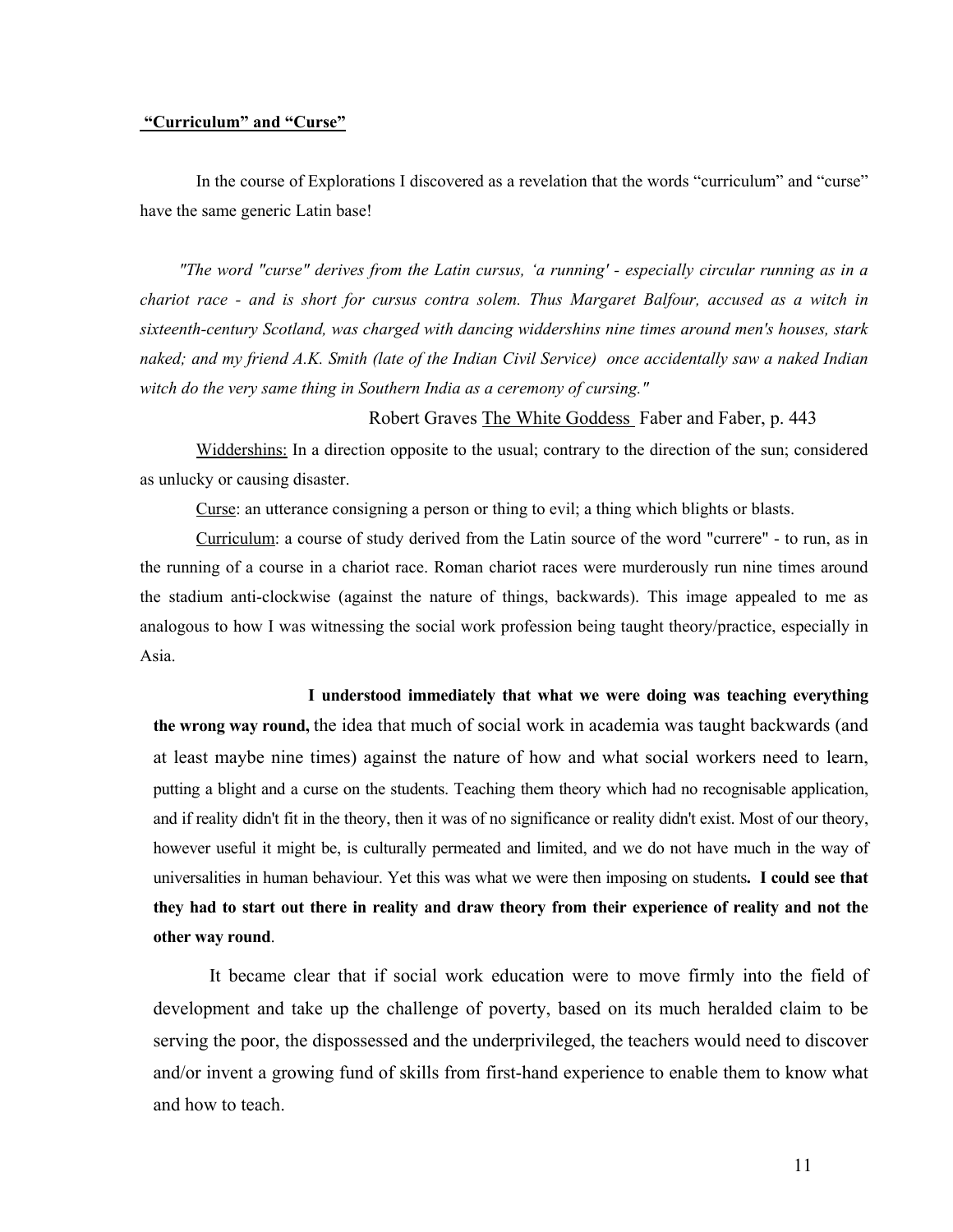# **What needed to be taught and how might we learn to teach it?**

Three areas emerged of particular relevance to how and what needed to be taught in a development orientation:

- The preparation and role of the educators in practice and theory

- The matter of research
- Ways of learning.

Among far-reaching suggestions was a way in which it might be attempted to ensure that the realities of the development, practice, field supervision, teaching, the accumulation of knowledge and the growth of the profession be brought together. This was designated as:

#### **The see-saw approach**

It was seen that if social workers were really going to operate in the development arena, they would need to locate themselves in new and unfamiliar settings.

It was proposed that staff members of the schools themselves be assigned to try out possibilities of the envisioned developmental social work activities and locations. This would entail an exploration of the dimensions of the tasks and identify realistic assignments which might be set up for students eventually. The staff member would explore and practice the social work role and from **first-hand experience** draw up as detailed a job description as possible, based on an analysis of the tasks involved. Objectives and goals of the service or agency and the learning objectives and goals that students might be expected to achieve would be spelled out. In the course of the practice the staff member would keep a detailed record of happenings, to be developed into case-material.

 In **identifying the theory, knowledge and skills** required to function in this position, the staff member would check whether and where such matter appeared in the school curriculum and would prepare to supplement the teaching, together with teaching materials, either to reinforce what was already being taught or to introduce new content. After perhaps a year the staff member would have paved the way for the introduction of students into the practice role, having prepared the setting and the agency staff to receive them.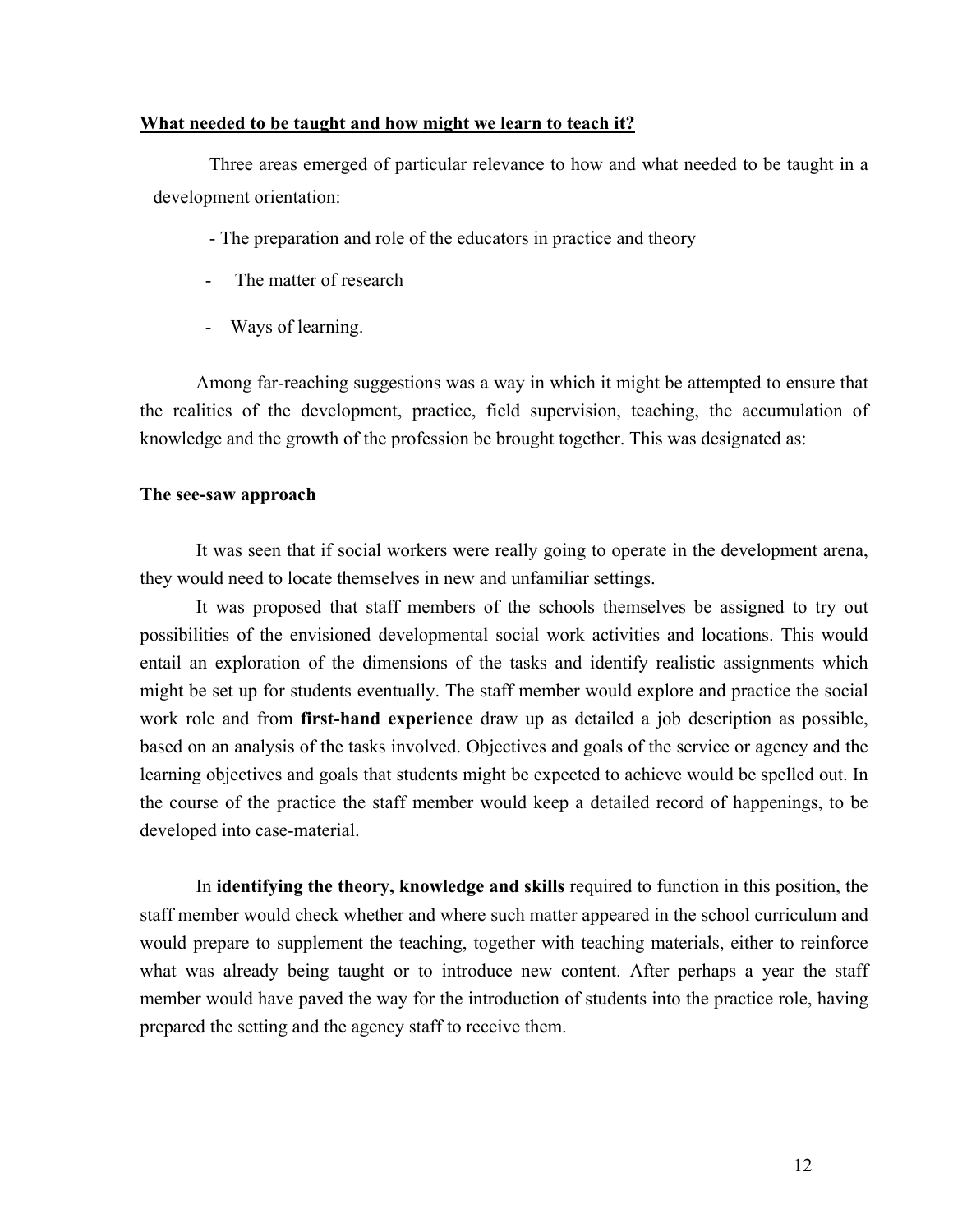<span id="page-12-1"></span>The second phase of the school staff member's activity, having fulfilled the role himself, would consist of **supervising the students' practice and learning**. The staff member being familiar with the service requirements and the knowledge and teaching base, could then concentrate on the educational diagnosis of the student and the student's needs.

The staff member would eventually introduce a worker designated to take over the established **supervisory role** in subsequent years. As the staff member's fieldwork and supervisory role diminished, he/she would prepare to move back into the teaching role in the school.

Ideally it might be arranged for two members of staff to address the same areas of work. One would be **moving through from practice, on to supervision and back to classroom teaching,** while the other was moving in the opposite direction - thus the idea of a see-saw.

# **Research**

 $\overline{a}$ 

Primarily social workers should be eager **consumers** of research in order to examine, discover and extrapolate what it can tell us regarding what we should do, do better, or avoid doing. We have a responsibility to identify from our practice and convey to appropriate resources what needs to be researched<sup>18</sup>.

At its simplest, as a profession which in practice recognises it needs to act frequently, albeit with limited information, research from whatever source (anything better than guesswork) is to be welcomed. Social workers themselves need not be researchers in the formal academic sense, unless this is to become their professional specialty.

'Exploration' in 1972 stated the integral unity of practice and research:

".. *Associations of social workers would need to become professional institutions for gathering together the experience and opinions of their membership to feed and support social workers on policy and decision-making bodies[19.](#page-12-1)* 

<span id="page-12-0"></span> $18$  I was told recently quite bluntly at one distinguished American school of social work that what gets researched is determined by the funding source. Market forces permeating academia?

<sup>&</sup>lt;sup>19</sup> At that time only one Asian association had a full time professional social worker as organiser. Establishment-connected social workers who sat on committees drew on their own respected but limited perspectives and usually were uninformed, unprepared and unsupported by the profession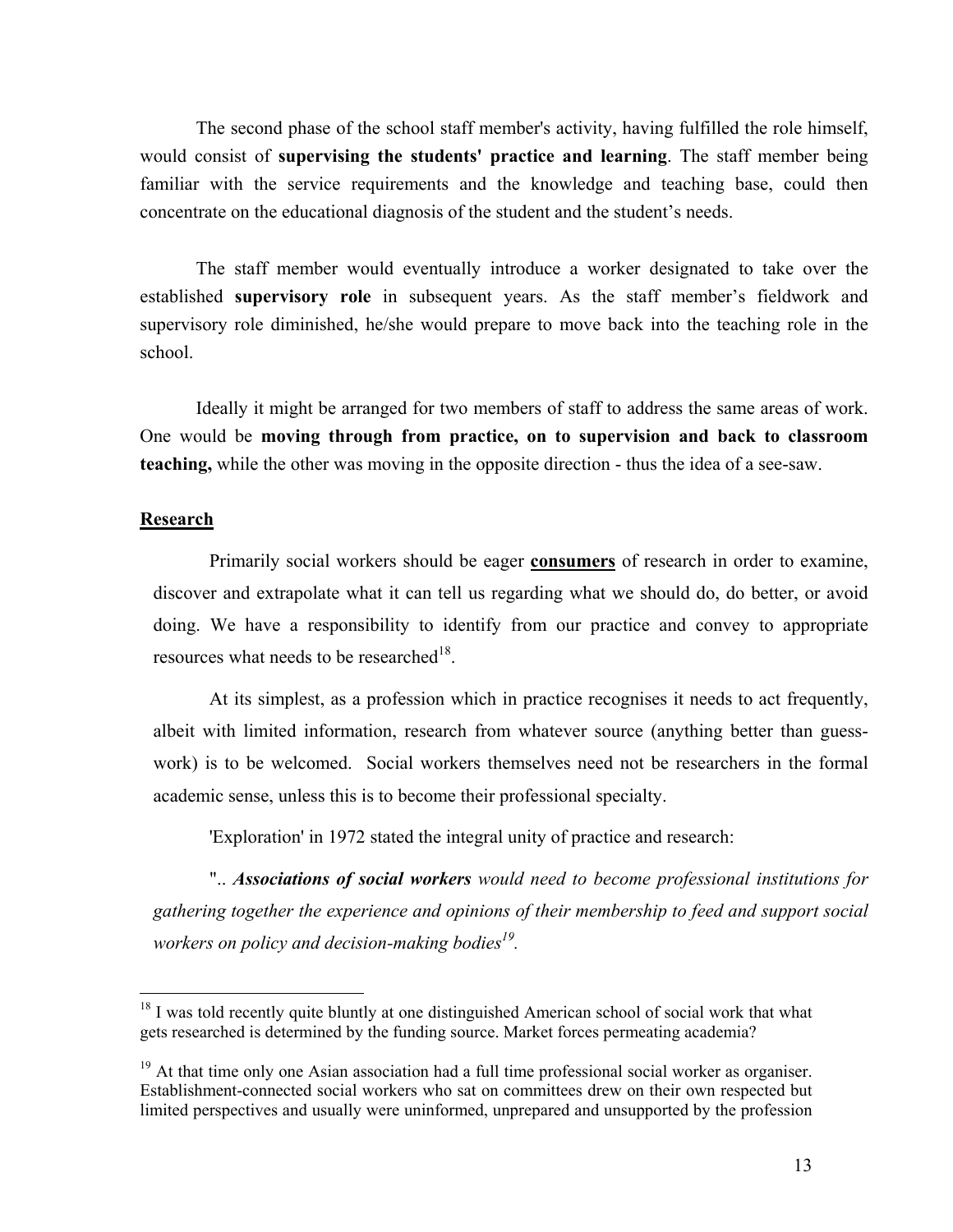*"..the primary responsibility for identifying research topics belongs to the profession in general and practitioners in particular. It is the practitioners in their daily work who are faced with questions that require answers...".* 

*"These answers are required not as fundamental truths but for practical application".* 

*"...the Association of Schools and individual schools should be responsible for collecting from the professional practitioners lists of...subjects for research, clearly stating the problem and indicating the practical implications which are likely to flow from an investigation.... It would be the responsibility of a research group to examine these subjects and sketch in the broad lines of method best fitted to the matter under consideration and judge whether it is appropriate for a student to undertake".*

*"...The range of topics thus identified is likely to give a student a much broader and practical view of social work and its priority professional concerns than can be expected from those with limited experience in the field as is the case with most students".* 

*"There are important implications here for the profession and for organising practitioners in such a way that appropriate dialogue takes place with...the schools, in order to produce this professional agenda for research. The need for relatedness of the research to the profession's progress, and the relatedness to the teaching to professional practice cannot be over-emphasised.***"[20](#page-13-0)**

#### **A detailed research teaching sequence**

1

Students should be seen as needing to be **taught to become professional "consumers" of research**. (Few will want to go on to become full-time researchers.) Within the limited time in the curriculum available to **students they would not be expected to initiate and complete their "own" research**. As "consumers" they would need to be familiar with the range and the limitations of **social research methods**. They would need to understand all the stages of

as a whole. The suggestion that a student as a research thesis might observe and describe the social workers' role and contribution to such bodies to make a start on identifying the nature of the activity for teaching purposes was met with disbelief.

<span id="page-13-0"></span><sup>20</sup> **Drucker, D. (1977a) 'The Scapegoating of Students and Professional/Academic Failure', Bangalore India: National Institute of Mental Health and Neurological Sciences, (NIMHANS).**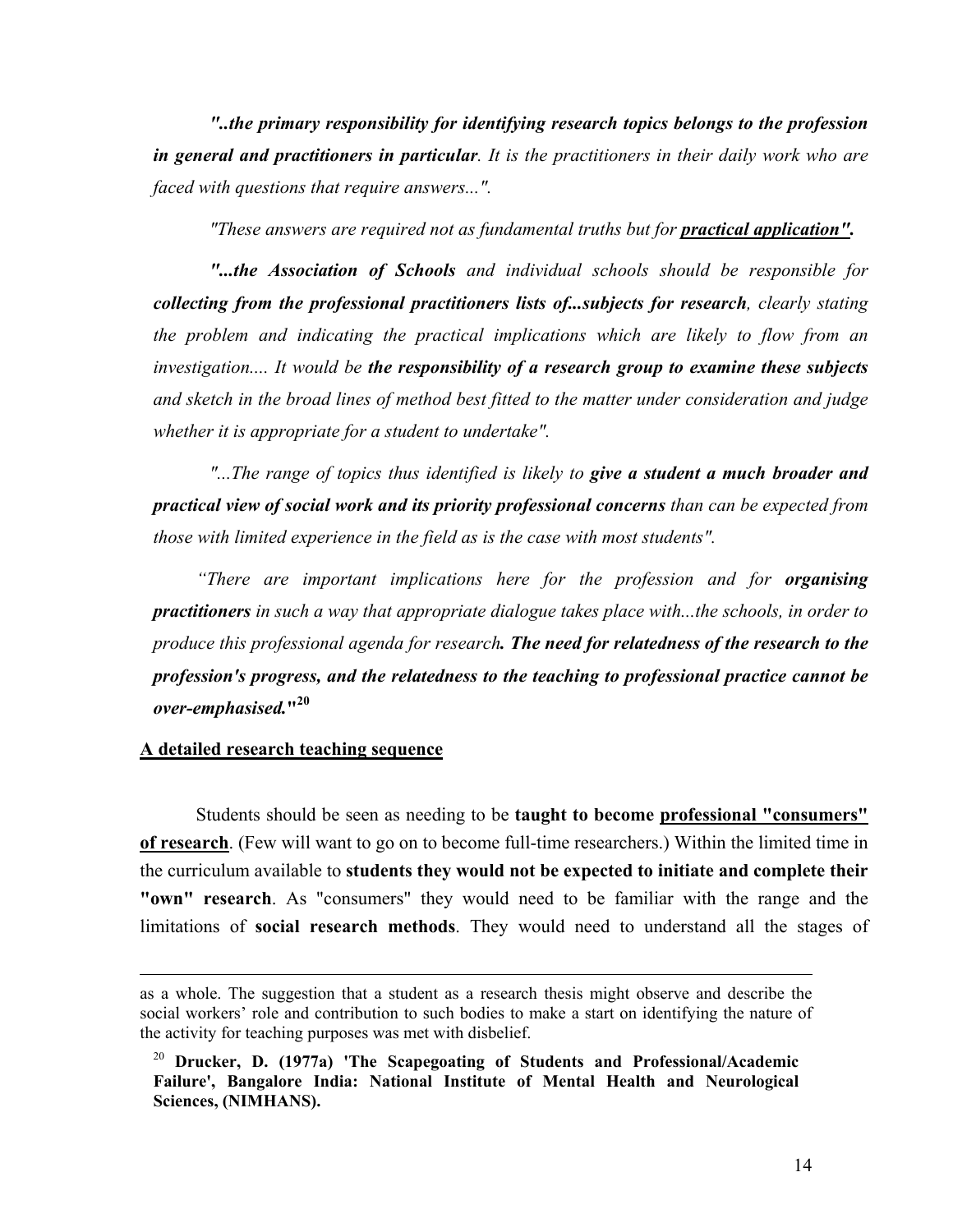research, from statement of problem and formulation of a researchable subject to implementation of recommendations and evaluation carried out with the initiating agency. Each stage would be taught as a sub-course in its own right.

These courses would be:

Appreciation of the **objectives of the proposed research** on the list compiled by the professionals:

Identifying the appropriate **research method** for the selected topic and devising **work plans and schedules**;

The **collecting of data** on a research topic for which the method and work plan had been devised by a previous group/intake of students; (devising the method and schedules takes up much time and most student theses seemed to have rushed through the collecting stage because there was so little time left to them as their courses proceeded);

**Analysis of the data** collected by the earlier students;

# **Social Policy and Programming Planning seminars**;

(This would determine what had been learned from the research and its implication for social work's role in the macro field.):

**Implementation seminars** to devise strategies and specific work plans to follow upon what emerged from the research;

(As in the normal course of events the research topic had been proposed by a practitioner, the relevant agency (agencies) would of course have a role in working through this phase with the students;

# **Practice in research**

.

Selected research projects would be provided as **work in progress** which had proceeded in each of the above stages. Succeeding groups/intakes of students would be required to complete **a succeeding stage in different pieces of research**. That is, they would be actively contributing something to the complete range of stages covering a number of research topics.

## **Fieldwork. Research implementation**.

If appropriate for a student worker, the work plans for implementation undertaken above would become the subject of a student's subsequent year's **fieldwork assignment.**

This fieldwork assignment could lead to a final stage of learning the skills in **evaluating** such research projects from topic proposal to completed action.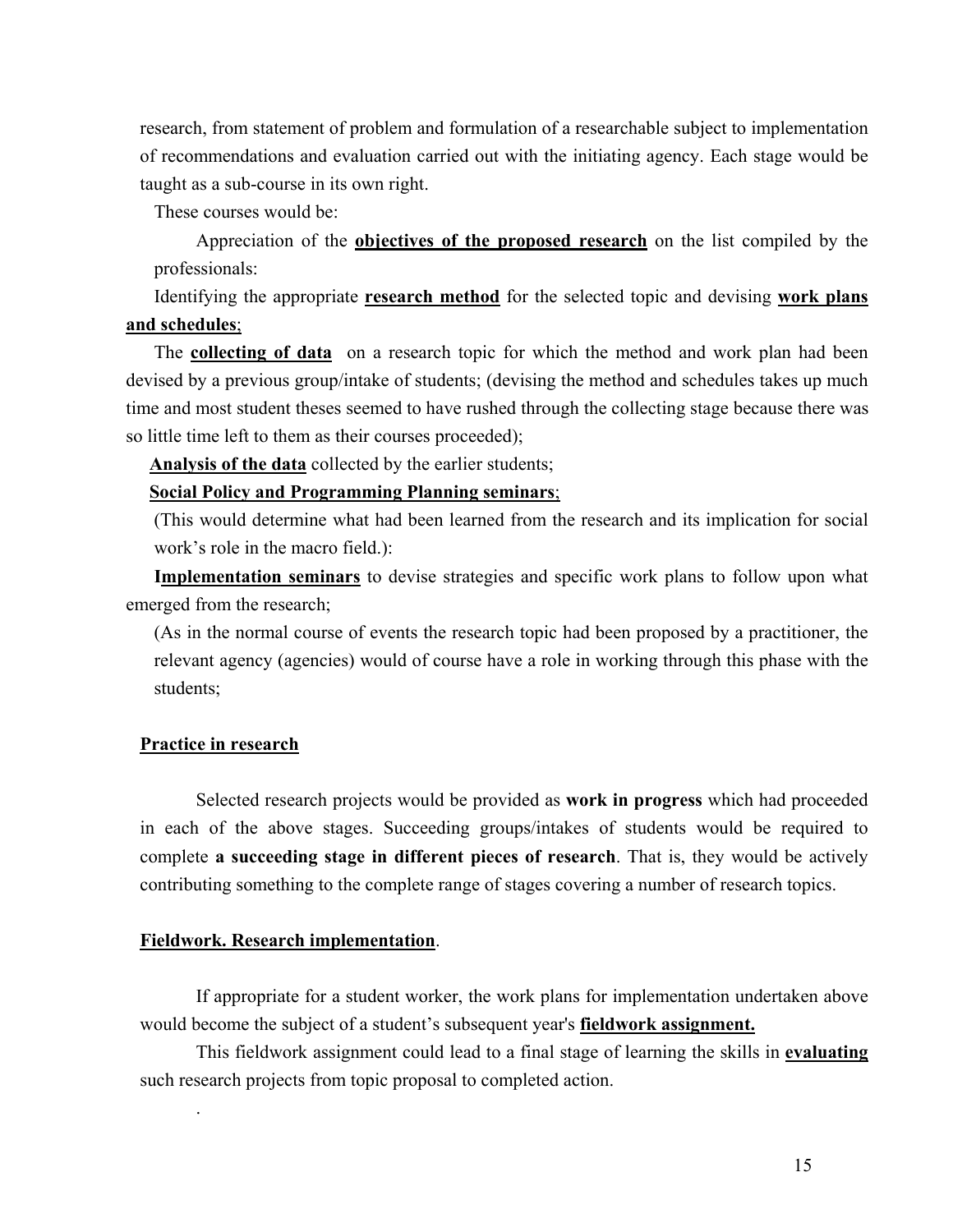**In this way it was anticipated that the professional practitioners and the Schools would be drawn together in identifying need, pursuing research, creating and contributing knowledge, enhancing professional skills, and translating it into action. From the students' perspective, they would have experienced how questions from the field are taken through all the stages to action and final evaluation. The students themselves have had a role to play, having been taken through each stage with its specific focus. Although they would not have had to take responsibility for any one topic from start to finish, they would have begun to appreciate the practical pay-off of research, savour the excitement of having contributed to knowledge and change and precipitated organised action. They would understand the importance of providing research topics from the field when they become practitioners and where they belong in contributing to an overall professional identity**

The implications of all this are that in becoming professional **practitioners they would have a very strong life-long commitment to initiating research** and the schools a responsibility for constructing a curriculum which will constantly relate to, and involve the students in, the cutting edge concerns of the profession.

*"Of course it was realised that there were dozens of problems inherent in these wideranging sets of proposals career-wise and within university and agency structures. Clearly, here again the profession would need to do a lot of "institution building." However, if we were to take seriously the roles of institution-building, social justice, participation, social policy and planning (which had been identified as fundamental elements of the development and social*  work role), like the adage "charity begins at home", we would need to build effective *institutions for professional social work. Before we could speak with some authority about what society should be doing to bring about change we would need to demonstrate our ability to manage/change ourselves, particularly within and between our own professional organisations and those academic and social service institutions and structures of which the profession has some measure of control and already, to some degree, participates in decisionmaking."[21](#page-15-0)* 

<span id="page-15-0"></span> $21$  Drucker, D. (1993): Ibid.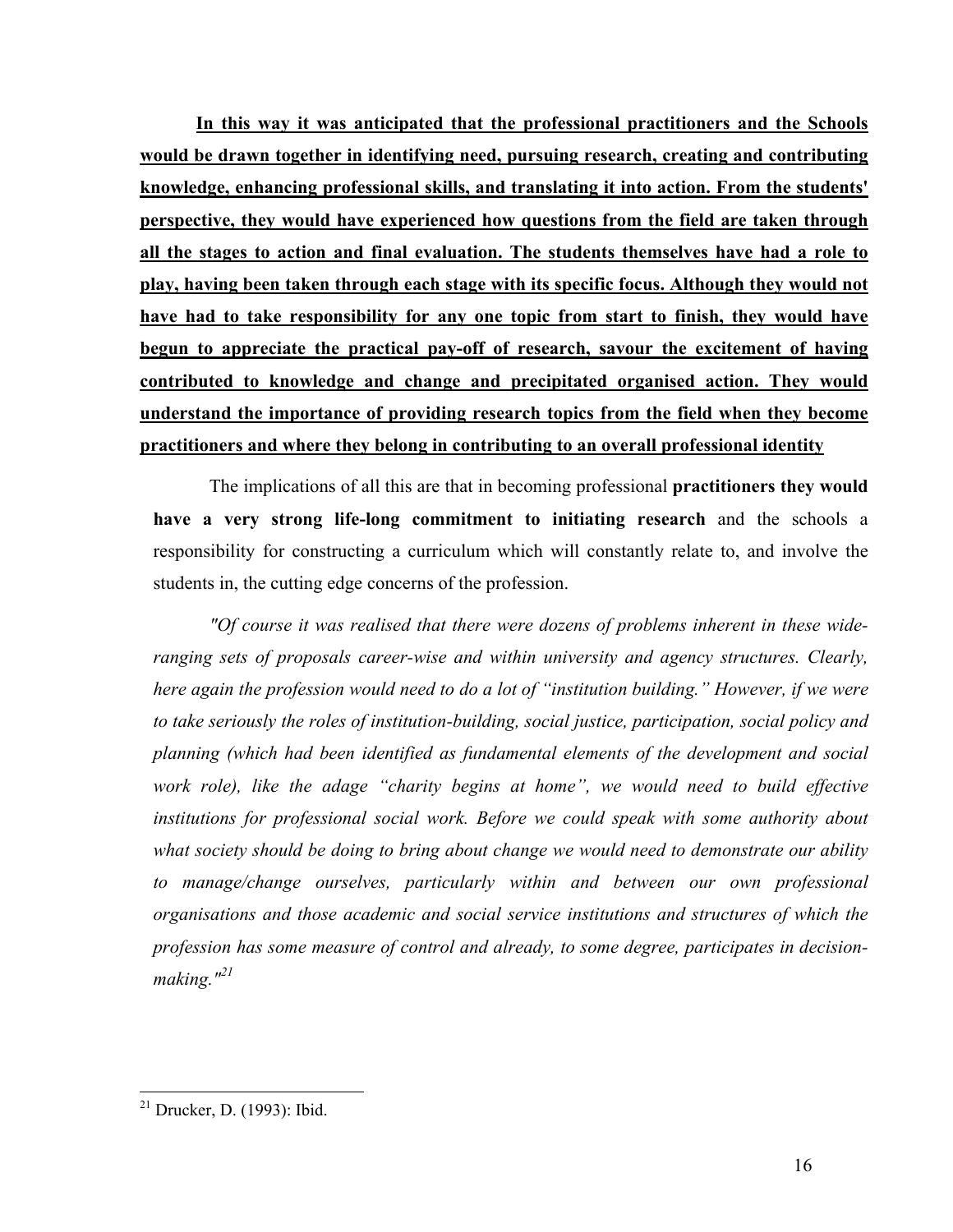## **A final note: Ways of learning**

In Asia there is a tradition of learning by sitting at the feet of the Guru. Here in Ethiopia, I understand that learning by rote from the elders is time honoured. In the West, despite the concept of a university as a band of scholars (some junior, others senior, to be sure) and the scientific idea of building upon existing knowledge (and mistakes), it is only too common for students to sit receiving wisdom out of the professor's mouth, into his ear, and down through the arm and hand onto paper which is returned to the professor. This is absolutely antithetical to the processes of the kind of learning and the professional stance of the social work practioner. Social work requires learning from and with the clientele (individual or community) and sharing objectives, planning, and implementation (**participation**). [22](#page-16-0)

The pressures and demands upon the student within the academic culture are compelling (grades, exams, etc.). Confusion is apparent when they are placed and find themselves in the culture of their field work agencies. Some resolve the difficulty perhaps by sliding into research and opting for academic careers and advancement. Social work departments themselves characteristically seem to be the Cinderellas of universities and the students tolerated as a subculture, with the accent on sub, which they often feel keenly.

## **Social work students as a sub-culture**

 $\overline{a}$ 

Where the social work students spend, relative to other students, much time outside the hallowed halls among what ails our societies and have to handle the emotional impact of the great variety and turmoil of lives in a very troubled world, they become actively aware of the difference between themselves and their student contemporaries in other departments. As a subculture within the university, they are reminded constantly of the pull of the usual internal culture of student life. This being the case, it would be constructive to consider seriously the value and the creation of a reality in which students are taught and function in a social work culture and planning for it positively. In so doing they would be preparing to comfortably accept their life-

<span id="page-16-0"></span><sup>&</sup>lt;sup>22</sup> Very much in the perspective of Singer and Burgin (1978): "Every life is strange. .......This visitor …. is, after all, part of the big universe, ….. I'd like to hear what he has to say. I am sure in his telling it, I will hear something which is completely new as far as my knowledge of human beings is concerned. …..The more you see what other people do, the more you learn about yourself. …. I say to myself, why don't they look into the human ocean which surrounds them where stories and novelties flow by the millions? It's there where my experiments take place – in the laboratory of humanity not on a piece of paper."(pp 1+2). **Singer, Isaac Beshevis and Richard Burgin, (1978) Conversations with Isaac Beshevis Singer. NY: Doubleday**.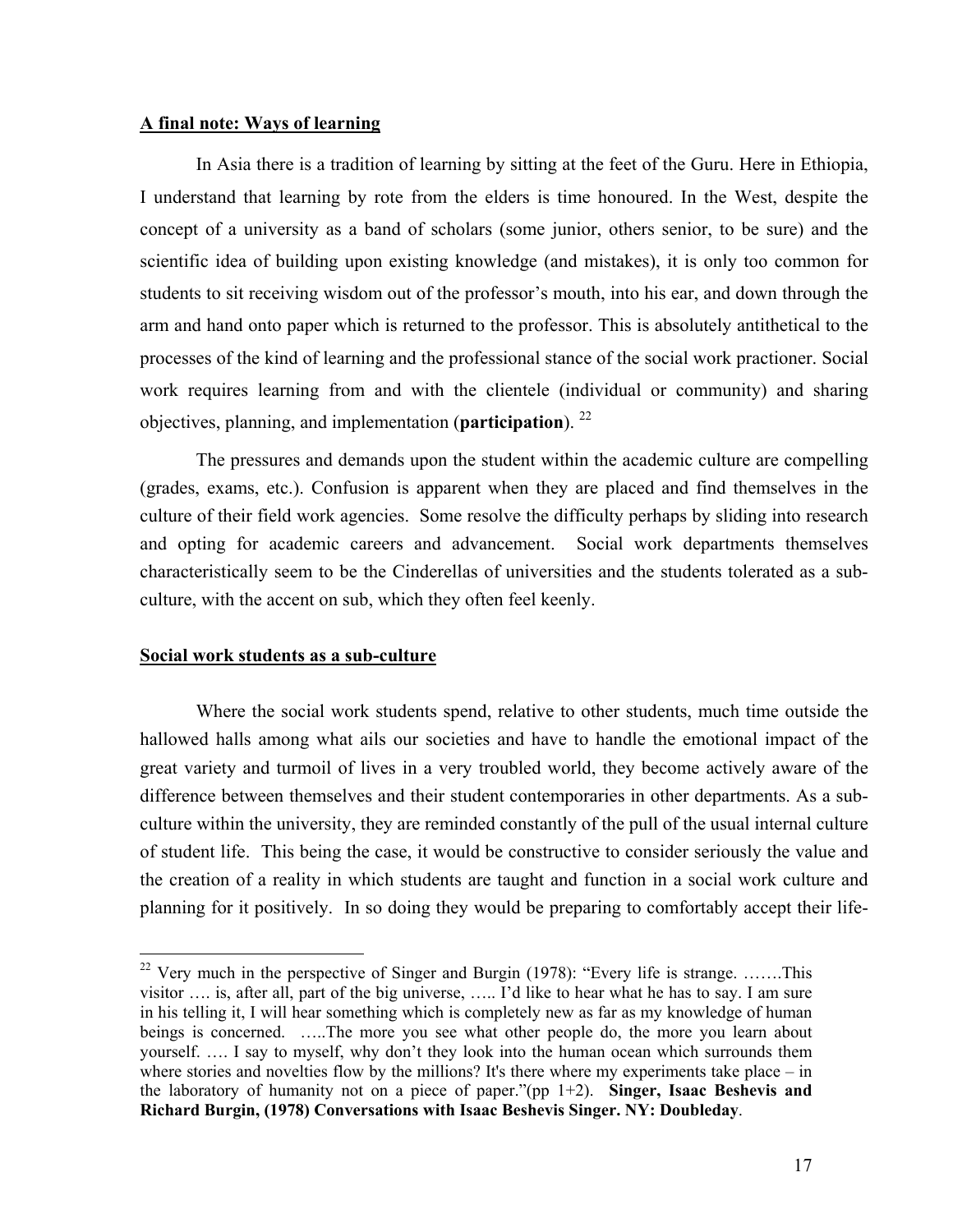long minority place in society. It could be welcomed as a creative condition reflecting the role that the profession will hold in challenging the pernicious aspects and injustices of contemporary society and proudly holding to its own professional intellectual and moral integrity.

We would be setting out consciously to familiarise the student with a self-awareness of the new role of social work student (which will differentiate him from many of his fellow students in other departments), commensurate with his potential role of professional social worker (which will differentiate him from the more generally held values and familiar responses of his fellow citizens.) In a sense we would be setting out to deliberately begin to define, teach and set up a coherent sub-culture for the student and in preparation for the profession.

# **Curriculum**

In social work we hold to such important premises as the notion of growth from within, self-determination, participation, along with the growing understanding that learning is far from a neutral intellectual activity, but is intimately connected with relationships, emotional involvement, social climate, and – specifically when teaching knowledge applied in human situations – requires learning by doing. When considering the nature of the curriculum and the selection of content, the learning patterns of students as well as the methods of teaching are therefore of primary importance. It is not just a matter of covering content and improving techniques, much is caught rather than taught, and involves the whole student and the institutions in which he or she moves and is experiencing.

It follows that social work requires a curriculum, which must be examined as the "total learning experience" of the student to the extent to which it was determined by the intent, **behaviour** and **organisation** of those responsible for the education or training, which must include what is done with the student's exposure to direct human problems and his response to them. Curricula should be broadly conceived as being the product of all that goes into the teacher-learning situation (**not just content, but climate: the sub-culture, the living social institutional context in which the learning is specifically to take place**).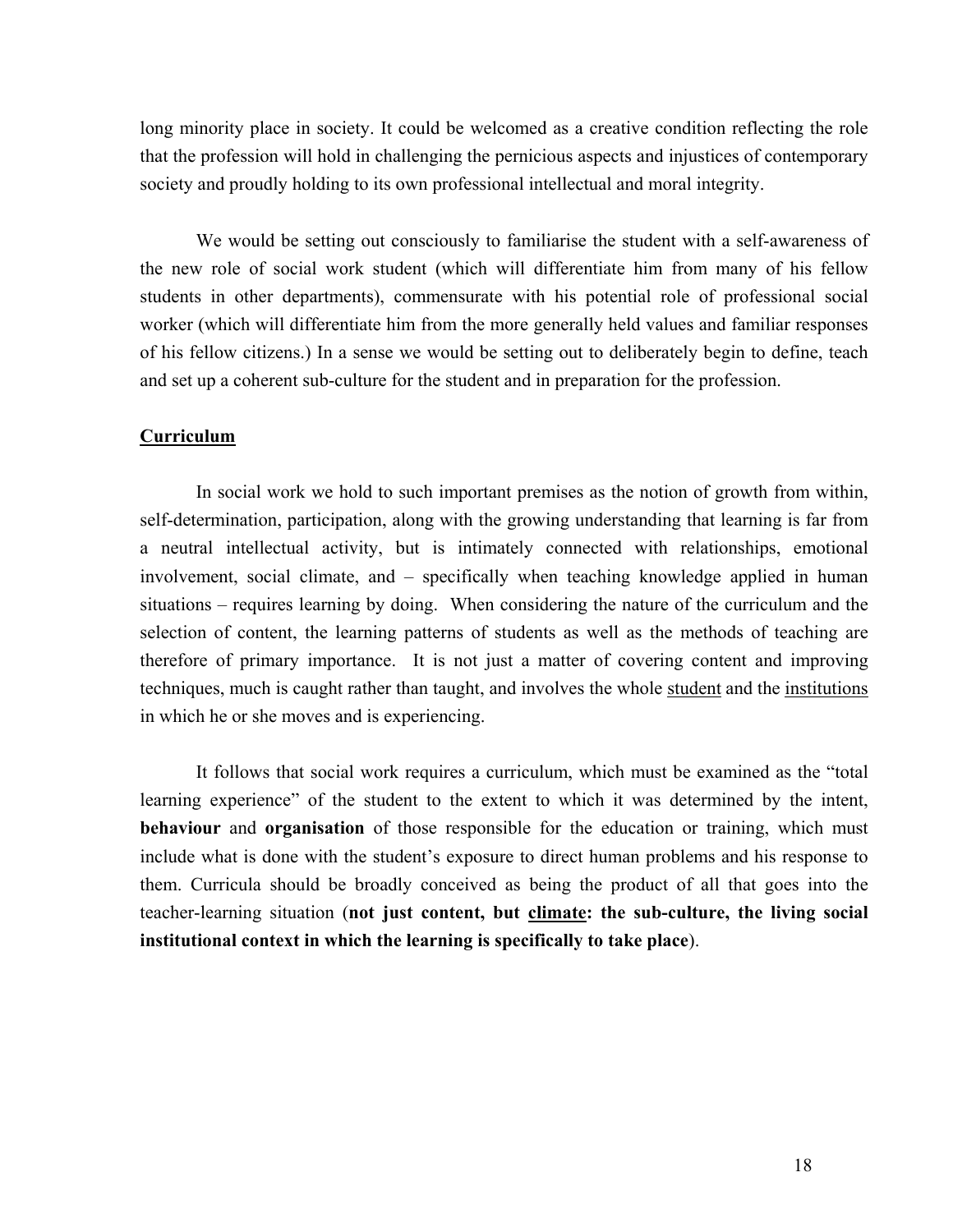This approach is far from the static snapshot way of looking at curricula embodied in university time tables.  $^{23}$  It opens up fundamental inherent differences between the expectations and the very culture of universities and that of those who practice and aim to practice in effective people-oriented agencies and institutions of social work. In working out a creative social work style education relationship with academia, we might even be able to contribute something of great value to the vital matter of the traditions of learning itself (institution building). A profession must profess beyond the narrow confines of its current practice and continuously accumulate a body of knowledge of its own as well as seek to provide new perspectives for others.

Our graduates leave schools, I trust, properly knowing that they face a lifetime of continuing to discover and learn about the human condition and what ails it. They should also know that they are joining a profession likely always to be a minority in terms of its particular idealism and social concerns, and that they will not receive too much public acclaim or financial rewards. Perhaps also they may too often have the sense of falling short of their highest hopes and aspirations in a job that will by its nature present them daily with so much of society's sorrows. Can we provide a sense of belonging to an organised fellowship of professionals that provide an on-going solid foundation of support and assurance? Can we instill in students a sense of pride and security in understanding and contributing to a maturing recognisable professional agenda, albeit diverse and consisting of many strands?

# **David Drucker**  *119 Rte, d'Asserans,*  **Farges, 01550, FRANCE**

*e-mail [ddrucker@tiscali.fr](mailto:ddrucker@tiscali.fr) January 21-22, 2005* 

 $\overline{a}$ 

 *Addis Ababa University* 

<span id="page-18-0"></span>23 See "**Council on Social Work Education, "Building the Social Work Curriculum". #61-18-55** 

"The climate or atmosphere of the school influences the student without conscious planning by the faculty." p 19

"…the purpose of curriculum organisation is the maximise the cumulative effect of all the learning experiences."p51

<sup>&</sup>quot;…if the total range of the educational programme is considered, these influences are more than the curriculum itself, but these powerful influences are not usually taken into account in considering the curriculum."p 20

<sup>&</sup>quot;…to consider the curriculum in terms of the learning experiences that individual students are having in contrast to viewing the curriculum as a total collection of course offerings."p54